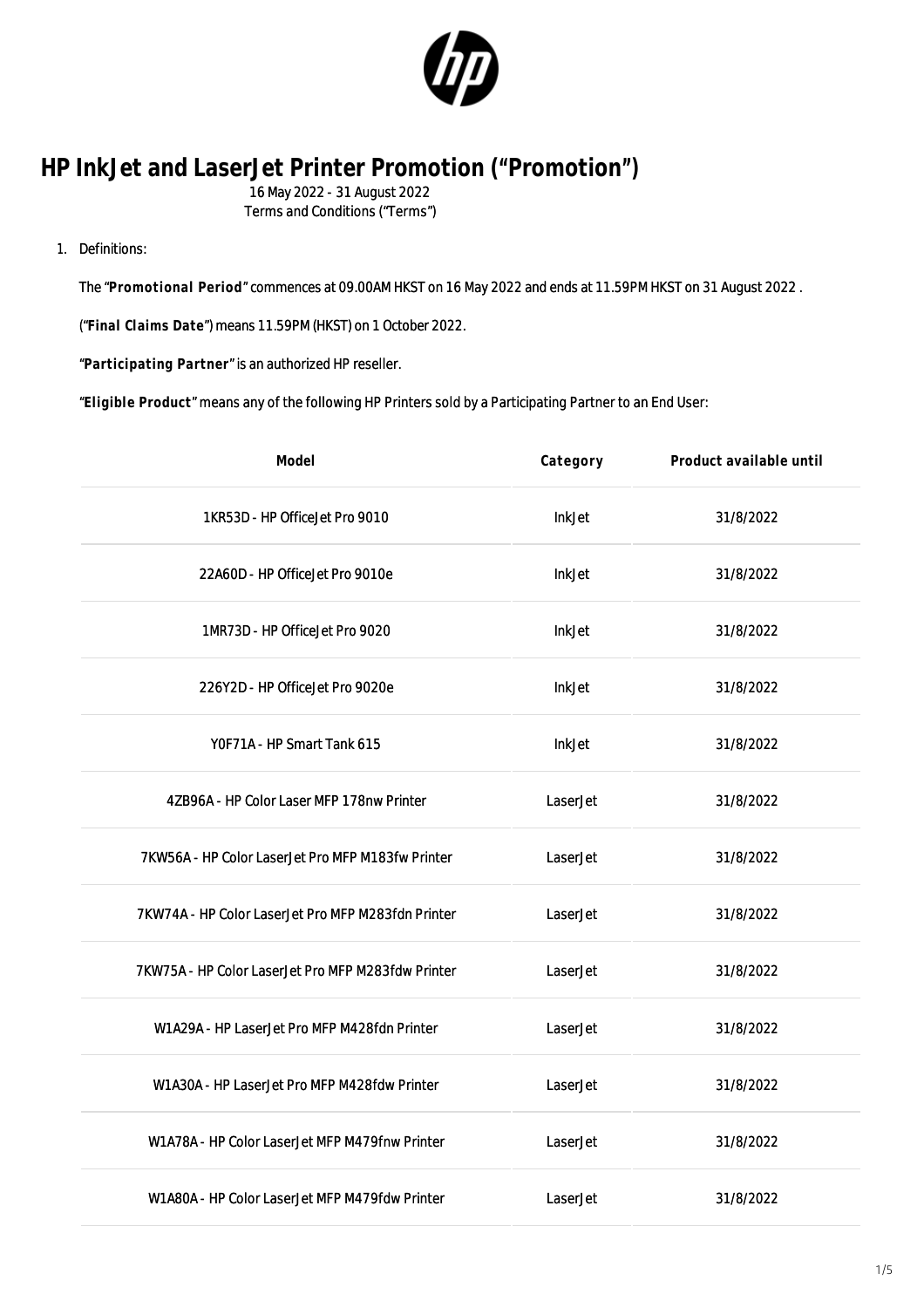

"**Participant**" means a resident of, or business trading in, Hong Kong SAR who purchases an Eligible Product from a Participating Partner in Hong Kong SAR during the Promotional Period and is the End User of that Eligible Product. The Promoter, its related companies, resellers of HP products and any agencies associated with this Promotion, as well as each of these entities' employees and those employees immediate families are ineligible to participate.

"**End user**" is a Participant who purchases an Eligible Product for his/her or its own personal use from a Participating Partner in Hong Kong SAR and not for resale or re-supply or export.

"**Promoter**" means HP Inc HK, 2501-06, 12-16 & Pt. 07, CityPlaza One, 1111 King's Road.

"**Reward**" means, Supermarket eVoucher corresponding to the relevant Eligible Product in the Table below which will be delivered to each successful Participant via e-mail. Each customer can register maximum two (2) printers in 1 year since the first registration.

| SKU           | Model                                       | Category      | Supermarket<br>Voucher       | Product<br>availability   |
|---------------|---------------------------------------------|---------------|------------------------------|---------------------------|
| <b>1KR53D</b> | HP OfficeJet Pro 9010                       | <b>InkJet</b> | \$400 Supermarket<br>Voucher | 16/5/2022 -<br>31/8/2022  |
| 22A60D        | HP OfficeJet Pro 9010e                      | <b>InkJet</b> | \$200 Supermarket<br>Voucher | 16/5/2022 -<br>30/06/22   |
| 22A60D        | HP OfficeJet Pro 9010e                      | <b>InkJet</b> | \$400 Supermarket<br>Voucher | $01/07/22 -$<br>31/8/2022 |
| 1MR73D        | HP OfficeJet Pro 9020                       | <b>InkJet</b> | \$500 Supermarket<br>Voucher | 16/5/2022 -<br>31/8/2022  |
| 226Y2D        | HP OfficeJet Pro 9020e                      | <b>InkJet</b> | \$300 Supermarket<br>Voucher | 16/5/2022 -<br>30/06/22   |
| 226Y2D        | HP OfficeJet Pro 9020e                      | <b>InkJet</b> | \$500 Supermarket<br>Voucher | $01/07/22 -$<br>31/8/2022 |
| 1TJ09A        | HP Smart Tank 515                           | <b>InkJet</b> | \$100 Supermarket<br>Voucher | 16/5/2022 -<br>31/05/22   |
| YOF71A        | HP Smart Tank 615                           | <b>InkJet</b> | \$100 Supermarket<br>Voucher | 16/5/2022 -<br>31/8/2022  |
| 4ZB96A        | HP Color Laser MFP 178nw Printer            | LaserJet      | \$300 Supermarket<br>Voucher | 16/5/2022 -<br>31/8/2022  |
| <b>7KW56A</b> | HP Color LaserJet Pro MFP M183fw<br>Printer | LaserJet      | \$300 Supermarket<br>Voucher | 16/5/2022 -<br>31/8/2022  |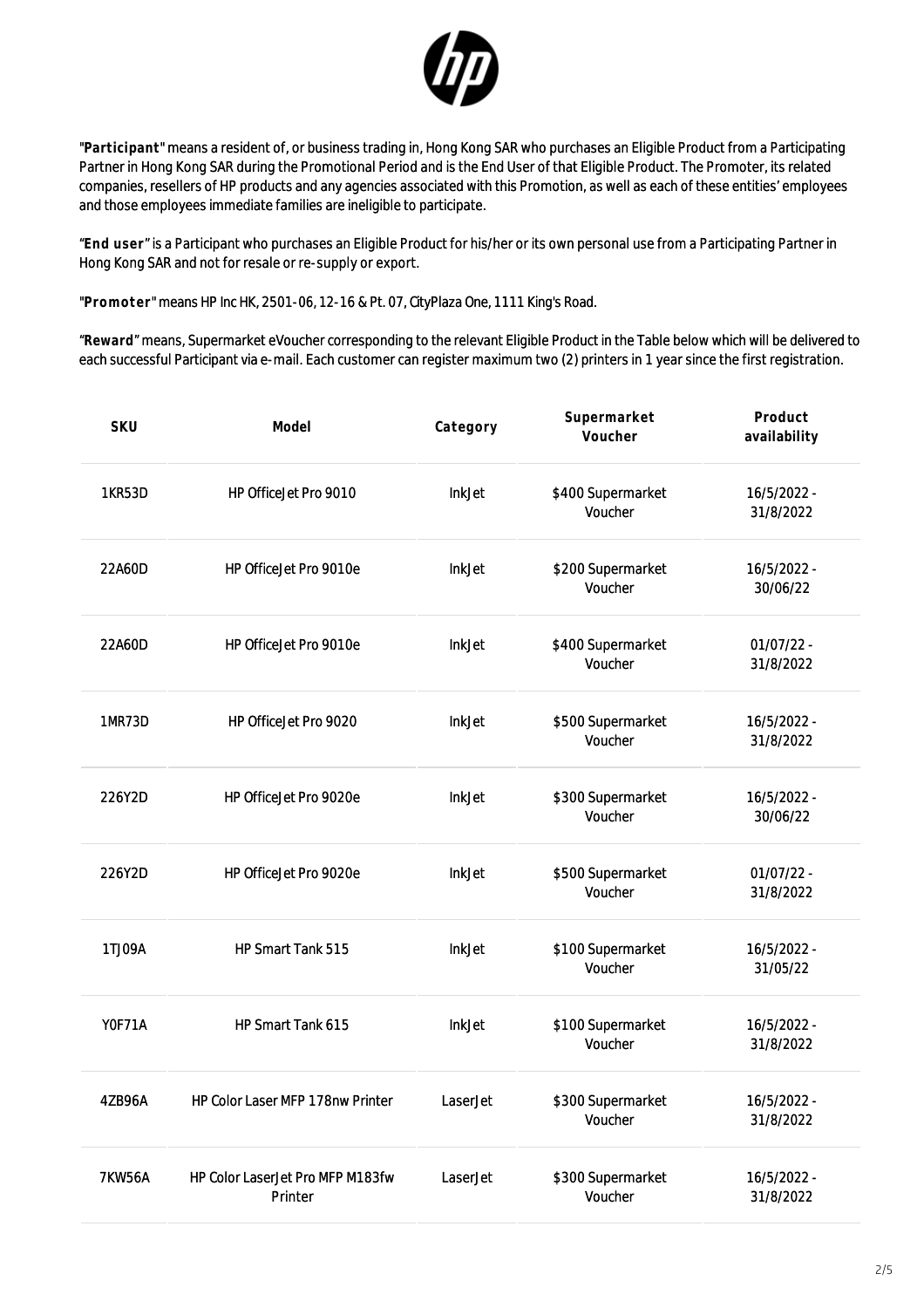

| <b>7KW74A</b> | <b>HP Color Laser Jet Pro MFP M283fdn</b><br>Printer | LaserJet | \$300 Supermarket<br>Voucher | 16/5/2022 -<br>31/8/2022 |
|---------------|------------------------------------------------------|----------|------------------------------|--------------------------|
| <b>7KW75A</b> | <b>HP Color LaserJet Pro MFP</b><br>M283fdw Printer  | LaserJet | \$300 Supermarket<br>Voucher | 16/5/2022 -<br>31/8/2022 |
| <b>W1A29A</b> | HP Laser Jet Pro MFP M428fdn<br>Printer              | LaserJet | \$500 Supermarket<br>Voucher | 16/5/2022 -<br>31/8/2022 |
| <b>W1A30A</b> | HP LaserJet Pro MFP M428fdw<br>Printer               | LaserJet | \$500 Supermarket<br>Voucher | 16/5/2022 -<br>31/8/2022 |
| <b>W1A78A</b> | <b>HP Color LaserJet MFP M479fnw</b><br>Printer      | LaserJet | \$500 Supermarket<br>Voucher | 16/5/2022 -<br>31/8/2022 |
| <b>W1A80A</b> | <b>HP Color LaserJet MFP M479fdw</b><br>Printer      | LaserJet | \$500 Supermarket<br>Voucher | 16/5/2022 -<br>31/8/2022 |

- 2. This Promotion is only available to a Participant. Claims must be submitted by the Participant. The Promoter reserves the right to verify the validity of each claim, including whether the claimant qualifies as a Participant. The Promoter reserves the right to disqualify any Participant or person tampering with, or conspiring with another person to tamper with, the claim process or any Participant who does not meet the eligibility requirements or does not comply with these Terms.
- 3. A Participant may make Reward claims during the Promotional Period and up to the Final Claims Date for all Eligible Products purchased by that Participant during the Promotional Period. HP may conduct audit calls to Participants in order to verify that the Eligible Product was purchased during the Promotional Period and has not been returned. If an Eligible Product is returned the Promoter reserves the right to take back any Rewards provided as part of the claim.
- 4. To enter the Promotion and make a Reward claim, the following steps must be completed:
	- a. during the Promotional Period, the Participant must purchase Eligible Products in Hong Kong SAR from an authorised Participating Partner and be the End User of those Eligible Products;
	- b. the Participant must fully and correctly lodge a claim within **31 days of purchase date** at [www.hp.com.hk/REG](http://www.hp.com.hk/REG) by the Final Claims Date, and
		- i. provide the following correct details in the online Promotion entry form: end user (customer) first name, end user (customer) last name, Eligible Product Part Number, Eligible Product Serial Number, and submit a copy of the corresponding tax invoice for the sales of Eligible Products (hand written tax invoices and delivery dockets will not be accepted as proof of purchase), and a photo of the serial number barcode from the printer itself by the Final Claims Date; and
		- ii. upload the supporting tax invoice to the Promotion website at [www.hp.com.hk/REG](http://www.hp.com.hk/REG) as a PDF, JPG or other supported file type using the document upload facility that will be provided at the website;

The corresponding tax invoice submitted must contain the following:

- i. end user (customer) name
- ii. end user (customer) contact number
- iii. Participating Partner company name
- iv. sale purchase date
- v. sale purchase price
- vi. list of eligible products sold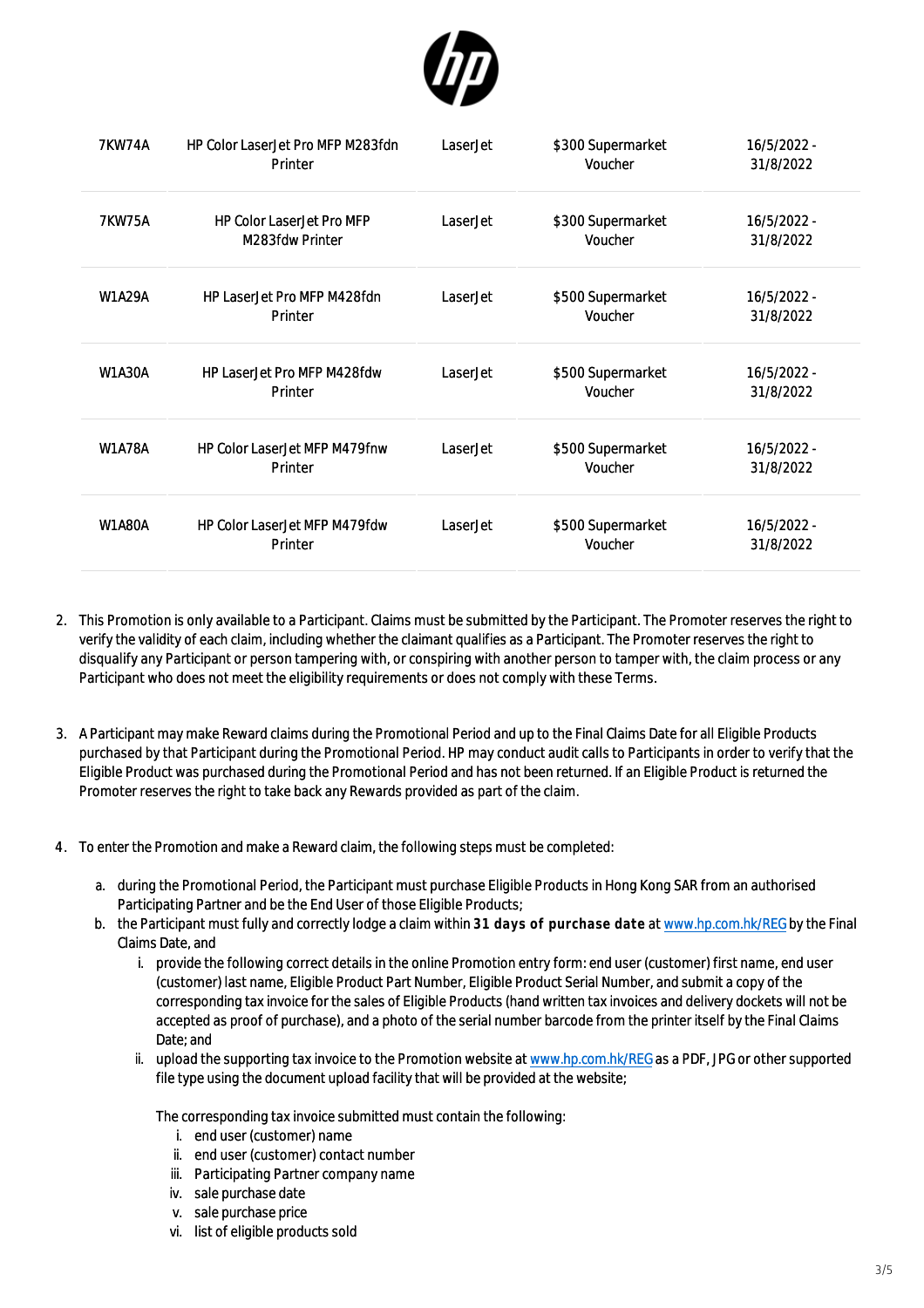

## vii. invoice number

Any claim submitted without the required proof of purchase documentation as listed above will be rejected. All documentation must be submitted by the Final Claims Date. Any documentation received after this date will not be validated and the corresponding claims declined.

If the reward claim meets the Promotion Terms the Participant will receive a claim approval email to the email address that was nominated in Clause 4 (b) by the Participant.

- 5. This Promotion is not valid in conjunction with any other offer or promotional product bundle/offer, special or bid pricing offered HP directly.
- 6. Claims will be deemed invalid if the same tax invoice number is used on more than one claim.
- 7. The Promoter's decision on all matters pertaining to this Promotion is final and binding and no correspondence will be entered in except as otherwise stated in these terms and conditions. To the extent permitted by law, no correspondence will be entered int after three (3) weeks from the Final Claims Date. Proof of sale required as part of the claim validation process must be sent and received by the Final Claims Date. To the extent permitted by law, the Promoter reserves the right to change, amend or termina the Promotion at any stage during the Promotional Period. The Promoter reserves the right to verify the validity of each entry and the Validity of each entry and the Validity of each entry and the Validity of each entry an if an entry is invalid the Promoter reserves the right to decline, or take back, any Rewards provided as part of the Promotion.
- 8. If the Reward is unavailable, the Promoter, in its discretion, reserves the right to substitute the Reward with a prize to the equal value and/or specification.
- 9. To the extent permitted by law, the promoter shall not be liable for any fault pertaining to the Reward.
- 10. Liability for any tax on any prizes provided to Participants pursuant to this Promotion shall be the sole responsibility of the Participant. It is recommended that Participants should contact their own accountant or taxation advisor in this regard.
- 11. The Promoter will accept no responsibility for late, lost or misdirected claims and correspondence. Further the Promoter shall no liable for any loss or damage whatsoever which is suffered (including, without limitation, indirect, consequential or economic loss for any personal injury suffered or sustained, as a result of participating in this Promotion, except for any liability which cannot  $l$ excluded by law. Further, to the fullest extent permitted by law, the Promoter excludes liability for any problems or technical malfunction of any telephone network or lines, computer online systems, servers, or providers, computer equipment, software, technical problems or traffic congestion on the Internet or any website, or any unauthorised intervention, or any combination thereof, including any non-delivery or corruption of entries to the Promoter, injury or damage to Participants' or any other person computer related to or resulting from participation in or downloading any materials in this Promotion. The use of any automate entry software or any other mechanical or electronic means that allows a Participant to automatically enter repeatedly is prohibited at the that is prohibited at all on the that is prohibited at all on that is prohibited a and will render all entries submitted by that Participant invalid. If the Promoter has not entered into any correspondence with the Participant prior to the Closing Date of this Promotion, it is the responsibility of the Participant to contact the Promotion to ens their claim has been received and/or been verified.
- 12. Once reward claims have been received and verified, please allow up to thirty (30) business days from claim approval to receive the Reward via Participant details provided in clause 4 (b).
- 13. The Promoter does not accept any responsibility for misleading or incorrect information provided by a reseller regarding this Promotion.
- 14. All entries become the property of the Promoter. The Promoter collects personal information in order to conduct the Promotion. Claiming is conditional on providing this information. The Promoter will use the information contained in the Promotion claim form to contact Participants if it has any queries regarding claims, and where to send Rewards. The Promoter collects personal information in order to conduct the Promotion and may, for this purpose, disclose such information to its related bodies corpor and agencies assisting with the Promotion, which may be outside the participating country and as required, to regulatory authorities in Hong Kong SAR. If the information requested is not provided, the Participant may not participate in this Promotion. The Promoter's privacy policy can be viewed at<http://www8.hp.com/hk/en/privacy/privacy.html>.

The laws of Hong Kong SAR apply to the Promotion to the exclusion of any other law. Entrants submit to the exclusive jurisdiction of the courts of Hong Kong SAR.